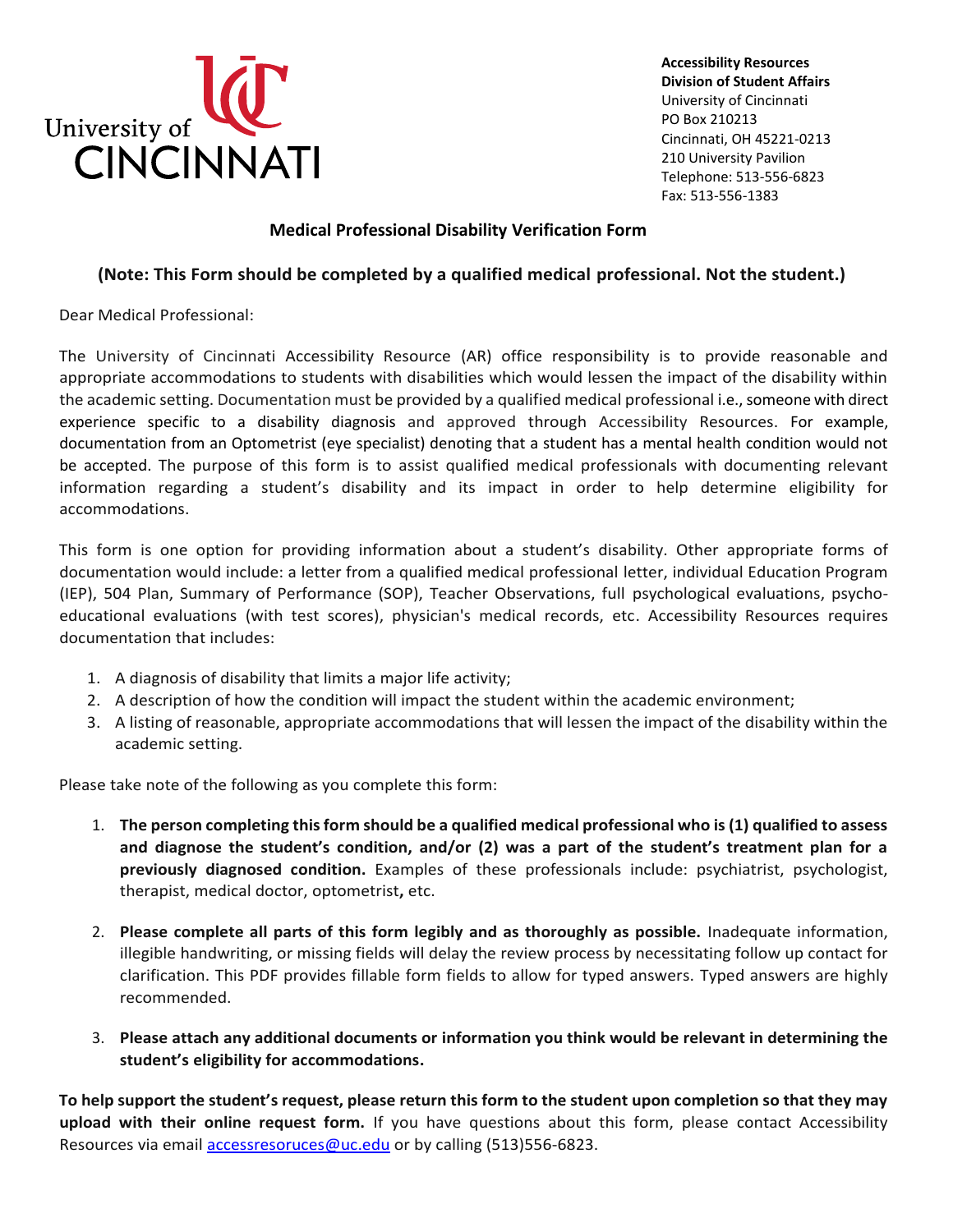

## **Medical Professional Disability Verification Form**

Student's Full Name

Date of Birth Date of last contact

I, the undersigned diagnostic/treating professional, certify that the above named student: **(Check One**)

 $\Box$  Meets the definition of a disability as defined by the American's with Disabilities Act & Section 504 of the Rehabilitation Act of 1973.

 $\Box$  Has a medical condition that impacts them but does not rise to the level of a disability,

 $\Box$  Does not have a condition that would require the requested modification(s).

1. List the student's disability/medical condition and current symptoms:

2. Provide a detailed explanation of how the disability impacts the student's ability to function within an academic environment. Please speak to the student's specific experience and not to generalities related to the diagnosis.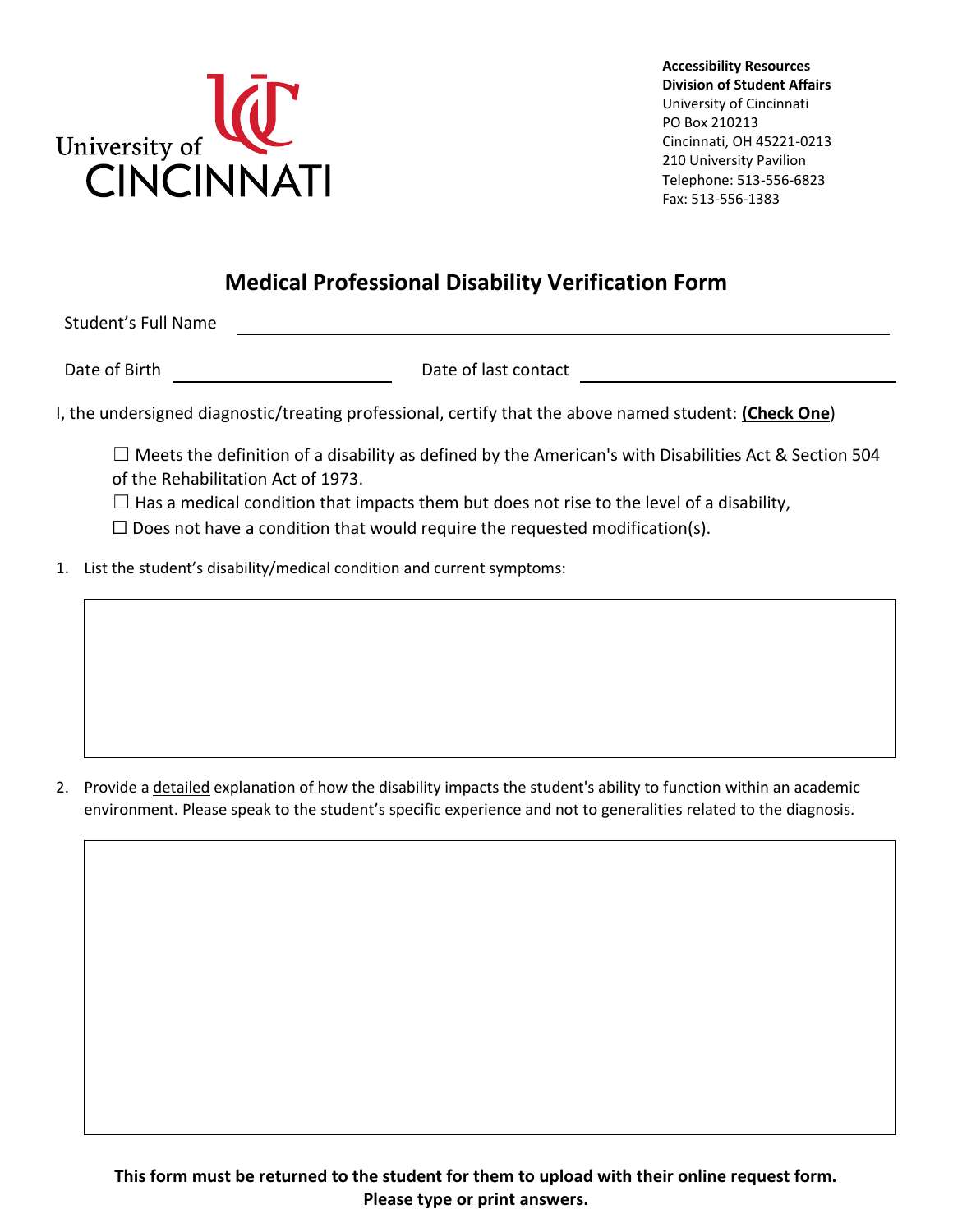3. Expected duration of disability and its impact on the student within academic environment. ☐Permanent ☐Temporary ☐Remitting/relapsing If temporary or remitting/relapsing, please explain expected duration of impact on the student.

4. How are symptoms/disability currently being treated or controlled? Describe other medical treatments, therapies, devices, or regimens prescribed including compliance, and response to intervention.

5. What accommodations are recommended to mitigate or eliminate the impact of the disability on the student's academic life? Accommodations are provided on a case-by-case basis and are not limited to the list below.

| $\Box$ None                          | $\Box$ Enlarged Font                  |
|--------------------------------------|---------------------------------------|
| $\Box$ Extended Time on Testing: 50% | $\square$ FM system                   |
| □Extended Time on Testing: 100%      | $\Box$ ASL Interpreter                |
| $\Box$ Distraction Reduced Testing   | $\Box$ Captioning                     |
| Environment                          | □ Communication Access Realtime       |
| $\Box$ Individual testing room       | Translation (CART)                    |
| $\Box$ Reader                        | $\Box$ Accessible Furniture           |
| $\square$ Scribe                     | $\Box$ Excused Medical Absences       |
| $\Box$ Use of computer (class or     | $\Box$ Extended Time on Assignments   |
| testing)                             | $\Box$ Readings in Alternative Format |
| Other (list)                         |                                       |

☐Tape recorder ☐Notetaker ☐Assistive Technology (list)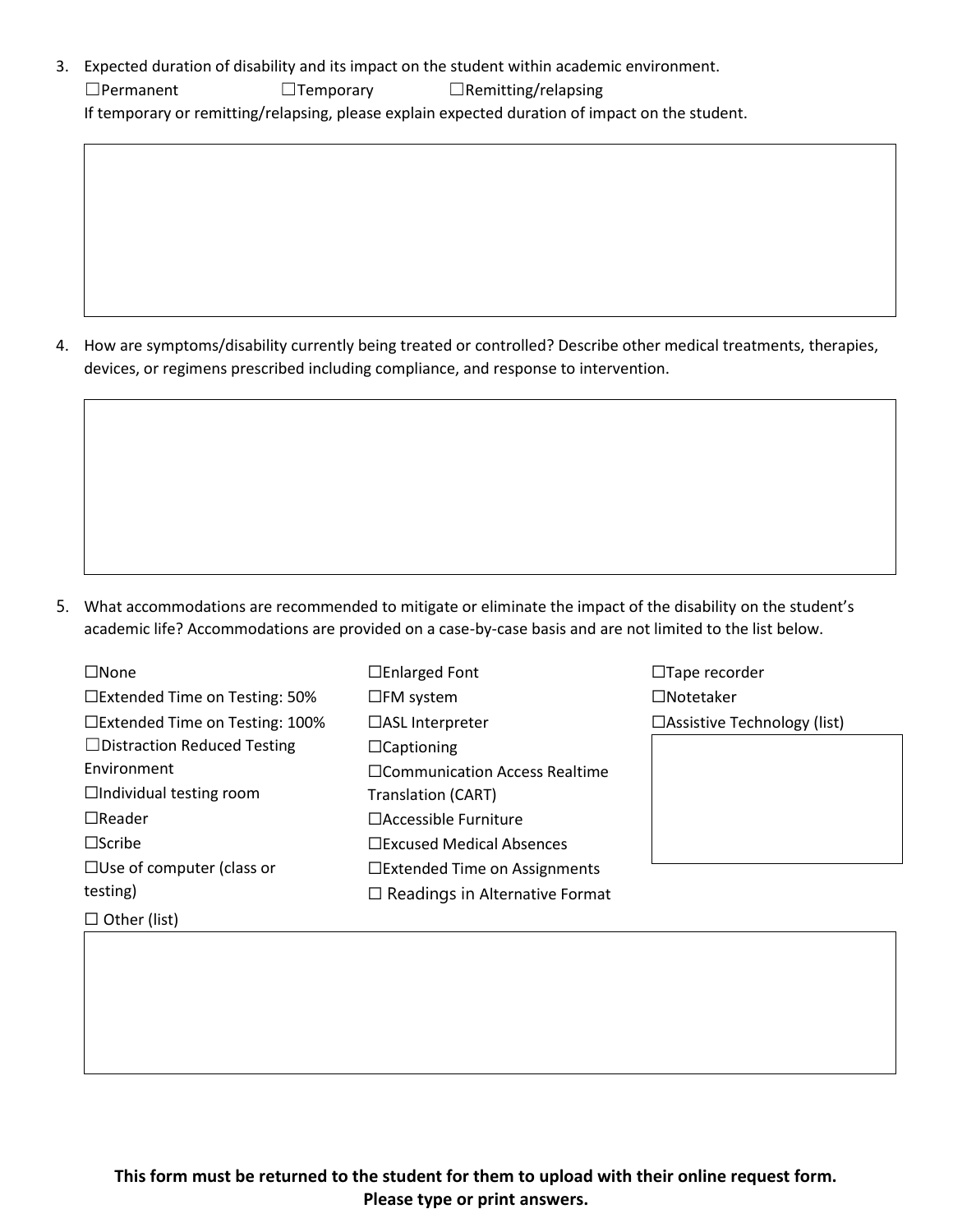6. Please explain the rationale as to why each recommended accommodation is warranted and how it will diminish the impact of the disability on the student's academic experience.

7. Has the student been prescribed medication for the disability that may impact their academic abilities? If so, please explain.

8. Are there specialty evaluations or reports (e.g. neuropsychological, psychiatric, vision, hearing, speech, physical therapy, occupational therapy, etc.), pertinent to the student's functioning in an academic environment? Please include a copy if possible, or identify the service provider so AR can discuss it with the student.

9. Please provide any additional information pertinent to the student's request for academic accommodation.